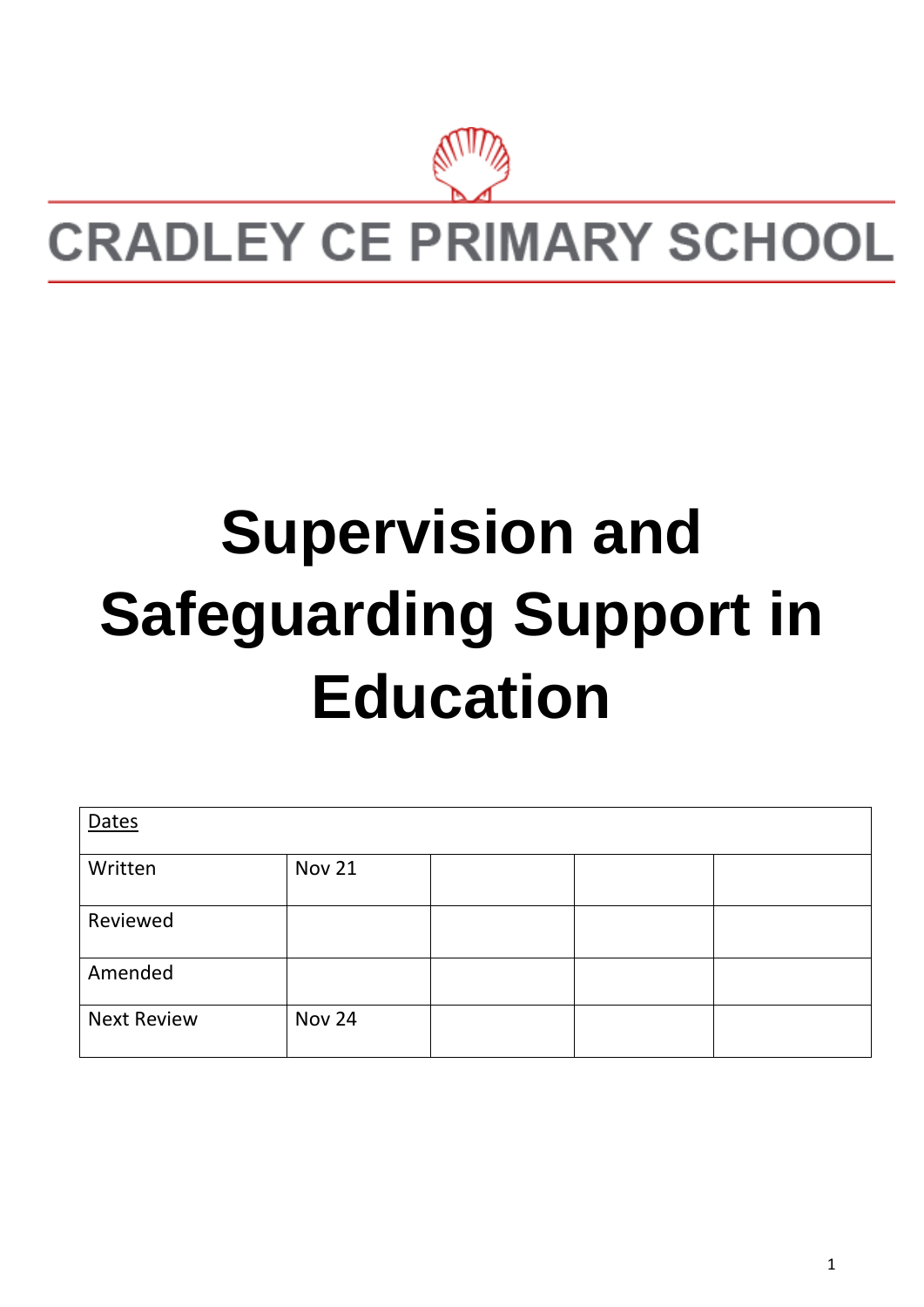# **Definition**

Supervision is an accountable process which supports, assures and develops the knowledge, skills and values of an individual, group or team; undertaken by suitably trained professionals.

# **Purpose**

The purpose is for professionals to:

- Reflect on practice.
- Improve the quality of their work.
- Increase understanding of professional issues.
- Achieve agreed objectives and outcomes.

# **Principles**

Supervision must:

- Focus on the child.
- Ensure consistency with local authority and school/college procedures.
- Provide a safe environment for reflection and professional challenge.
- Acknowledge the emotional impact of the work.
- Recognise and manage feelings and beliefs which may affect the safeguarding of children.
- Identify when a case needs to be escalated using Herefordshire dispute resolution procedures, due to concerns about case progress or other aspects of case management, including ineffective multi-agency working.

#### **Safeguarding supervision will always keep a focus on the best interests of the children in the school and promote their safety and well-being.**

# **Promoting a safeguarding culture in the school**

Supervision will support and strengthen the safeguarding culture we are committed to for our school/college. Supervision will promote and model the following indicators of a safe school/college:

- Staff are respectful to all employees as well as children and their parents
- Staff are open about discussing good and poor practice
- Any breach of safeguarding policy or procedure is acted on appropriately
- Any learning (national, local or organisation) is acted upon through a review of policy and procedures and the undertaking of appropriate training
- Leaders model appropriate behaviour (being mindful of the staff code of conduct)
- Staff are knowledgeable about the vulnerability of the children that they look after and fully adhere to child protection and safeguarding policies, and the guidance in part 1 of Keeping Children Safe in Education (2016)
- Staff are aware that abusers may already be in the employment of the organisation, and are clear on the managing allegations procedures
- Children are listened to
- Staff are empowered to challenge poor practice and behaviour
- Whistle-blowing policy and procedures (and other relevant procedures) are in place and staff know how to use them
- professional dispute resolution procedures are followed where there is professional disagreement.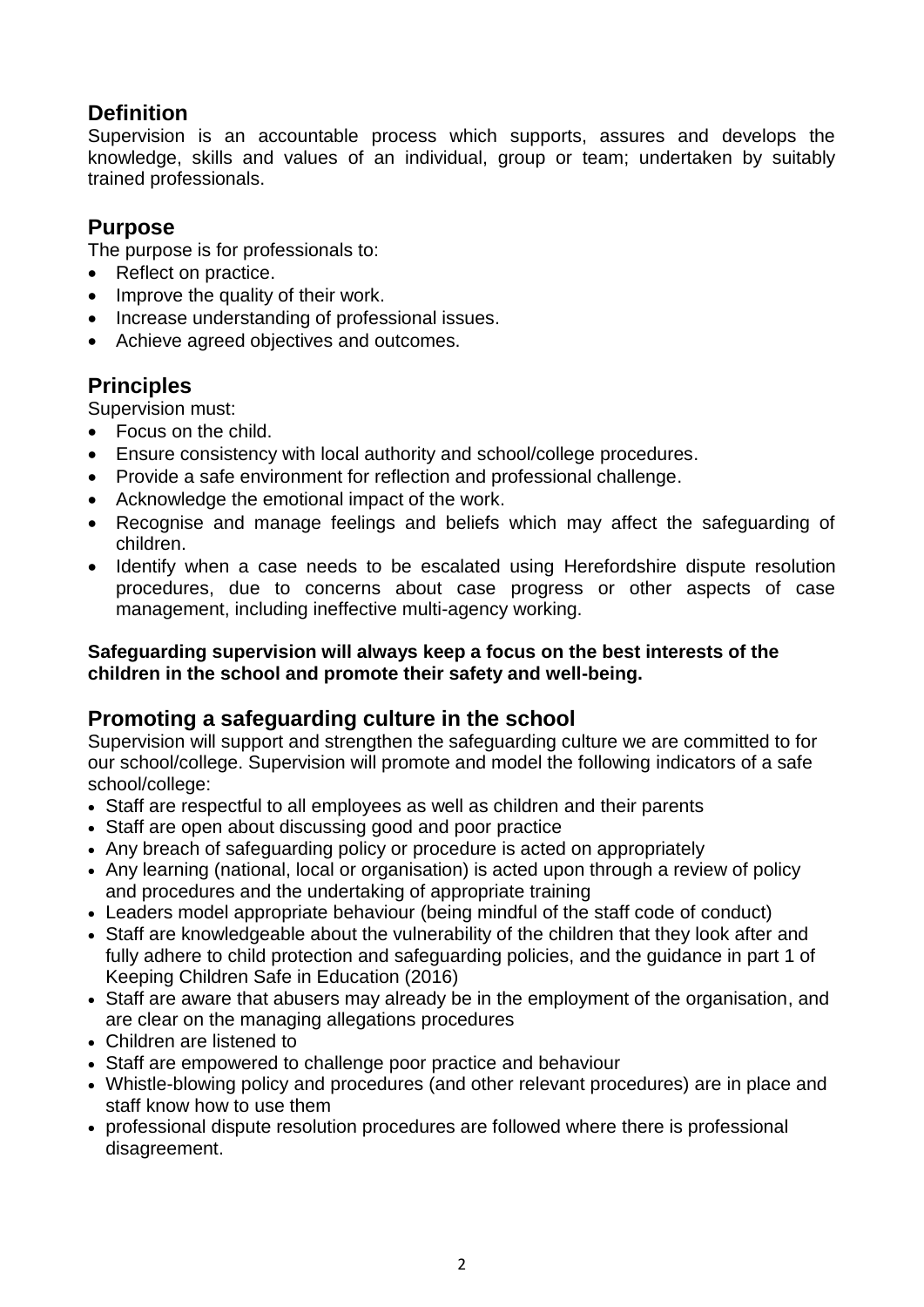# **The Key Functions of safeguarding supervision are:**

#### **Management Oversight and Accountability**

- The child is central to all decision making activity within the supervision process, so that children receive child focused services that meet their needs.
- The frequency of supervision sessions meets Herefordshire Local Safeguarding Children's Board standards (minimum every 3 months).
- Practitioners experience supervision as providing an opportunity to reflect, to receive professional challenge and to be supported in providing challenge to others.
- The supervision process evidences management oversight and support that assesses practitioners' compliance, and, professional competence/confidence with regard to adhering to local policies, protocols and procedures, and promotes timely progression of the case.
- The supervision process checks interventions are working effectively to improve outcomes for children:
	- Intervention plans are adhered to, and staff contribute to any reassessment of the plan, so that they have a positive impact on the child, and address the diverse needs of children and young people, including effective communication (particularly EAL and disabilities).
	- Swift, effective action is taken when plans are not working or a deterioration is recognised, and potential vulnerabilities are identified and countered.
	- Parental non-compliance and/or disguised compliance is recognised and acted upon, reported to children's social work appropriately and recorded.
- To provide reflective space to offload in order to analyse on-going concerns and specific incidents, to assess risk and need and to provide an important check and balance on decision making and planning.
- To review workloads and issues relating to workplace and working practices can be identified and discussed; checking out that our processes are fit for purpose. This includes triangulation of evidence bases, and reviewing needs against thresholds.

**Continuing Professional Development:** so that practitioners have the knowledge to apply correctly the thresholds and referral processes to support effective and accountable practice, so that:

- Safeguarding children performance and practice is competent, accountable and soundly based in research and practice knowledge; and that staff fully understand their roles, and responsibilities and the scope of their professional and statutory duties.
- Professional development needs with respect to safeguarding practice are considered and supported, including learning from serious case reviews.
- Practitioners are aware of the thresholds guidance, know where to find it and use it to support the making of high quality, evidence based referrals.
- Practitioners are aware of how to make appropriate referrals to all relevant agencies, including safeguarding referrals and out of hours' services.
- Practitioners are clear about the requirement to obtain consent.
- Practitioners are aware of the need to receive feedback on a referral made, and take action to pursue feedback where it is not received.
- Practitioners are aware of where to go for advice regarding a referral if he/she needs clarification; where advice is sought this is recorded.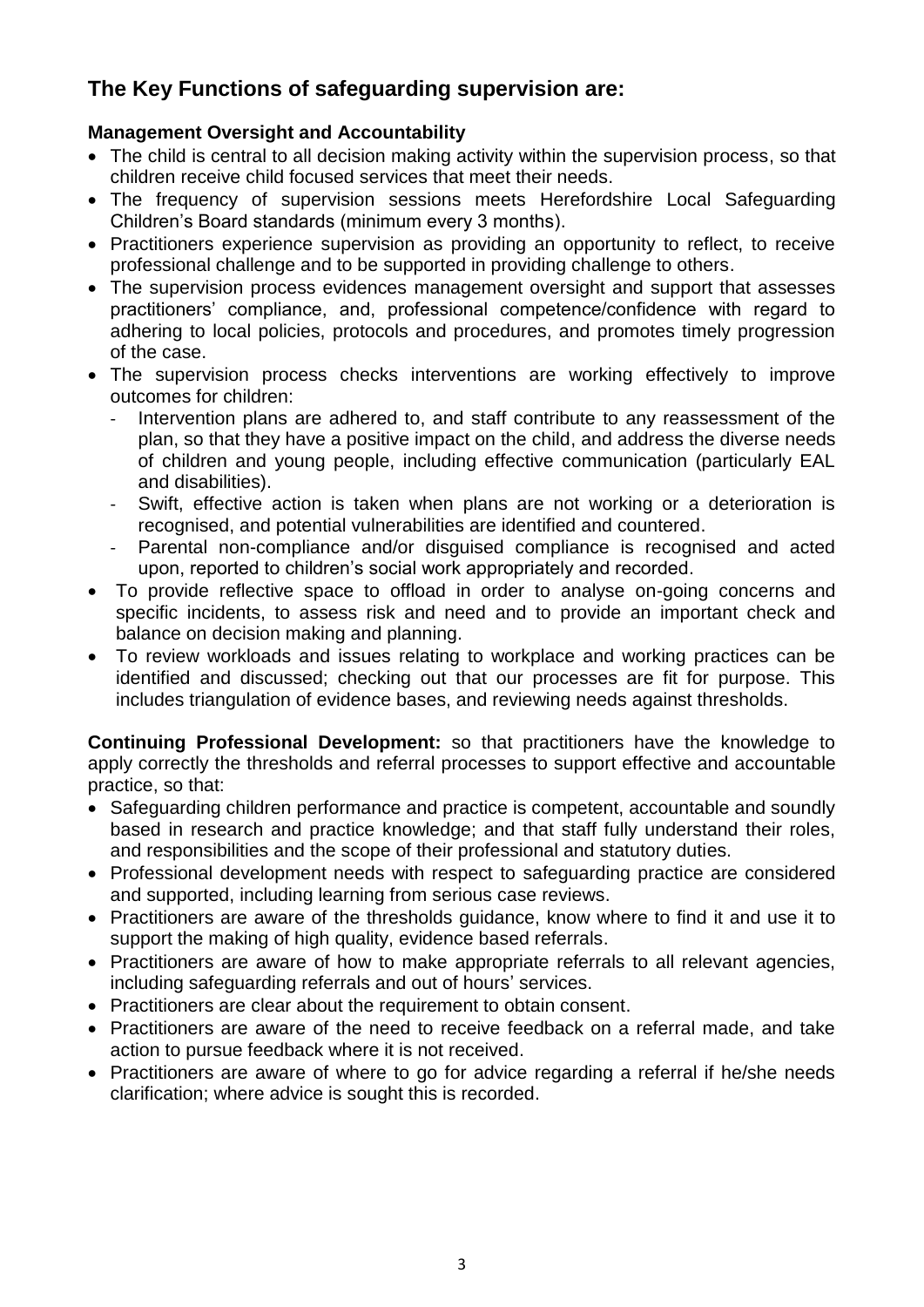**Multi-agency working:** to check out the quality of information sharing including core group work, MASE, early help and other appropriate multi-agency meetings so that:

- There is appropriate involvement and engagement in cases.
- Practitioners are aware of, understand and apply information sharing protocols.
- Practitioners review the evidence, prepare reports (using relevant templates) and actively contribute to multi-agency meetings.
- Records of multi-agency meetings are obtained, relevant actions are followed through and reported on as necessary.
- Practitioners are aware of the dispute resolution procedures and use these effectively.

#### **Voice of the Child**

- Professionals consider what life is like for the child.
- The child's wishes and feelings are gathered and considered in an age appropriate way.
- Diversity and disability issues are appropriately identified, understood, addressed and recorded.

#### **Personal Support**

- To provide reflective space for the supervisee to discuss and work through the personal impact of the safeguarding role and responsibilities. This includes support to address the emotional impact of the work where required.
- Clarify boundaries between support, counselling, consultation and confidentiality in supervision.
- Help the worker to explore emotional blocks/barriers to their work.
- Create a safe climate for the worker to look at their practice and the impact it has on them as a person.

Good supervision involves a balance between all five key functions, not always within one session, but certainly over the entire supervision process.

| <b>Benefits of Effective Supervision</b>    | <b>Impact of Poor Supervision</b>          |  |  |
|---------------------------------------------|--------------------------------------------|--|--|
| More accurate assessment and enhanced       | Worker less clear, more rigid              |  |  |
| development of worker                       |                                            |  |  |
| Worker clear and confident in role and task | Child, young person (CYP) or family less   |  |  |
|                                             | confident                                  |  |  |
| confident in the worker,<br>User<br>good    | CYP or family less open, less information  |  |  |
| relationships built                         | given, poorer relationships built          |  |  |
| Increased capacity, trust and openness,     | Assessment weaker, less likely<br>be<br>to |  |  |
| reduced anxiety, stronger partnership       | shared/agreed                              |  |  |
| Clearer assessment, more evidenced          | Plans less likely to be shared/agreed      |  |  |
| based, worker and CYP/family clearer about  |                                            |  |  |
| the work being carried out                  |                                            |  |  |
| Worker communicates better with<br>other    | Poorer links with other agencies/danger of |  |  |
| agencies                                    | drift and delay                            |  |  |
| Plans more informed, owned, implemented     | CYP and families may be less open, more    |  |  |
| and reviewed                                | dependent                                  |  |  |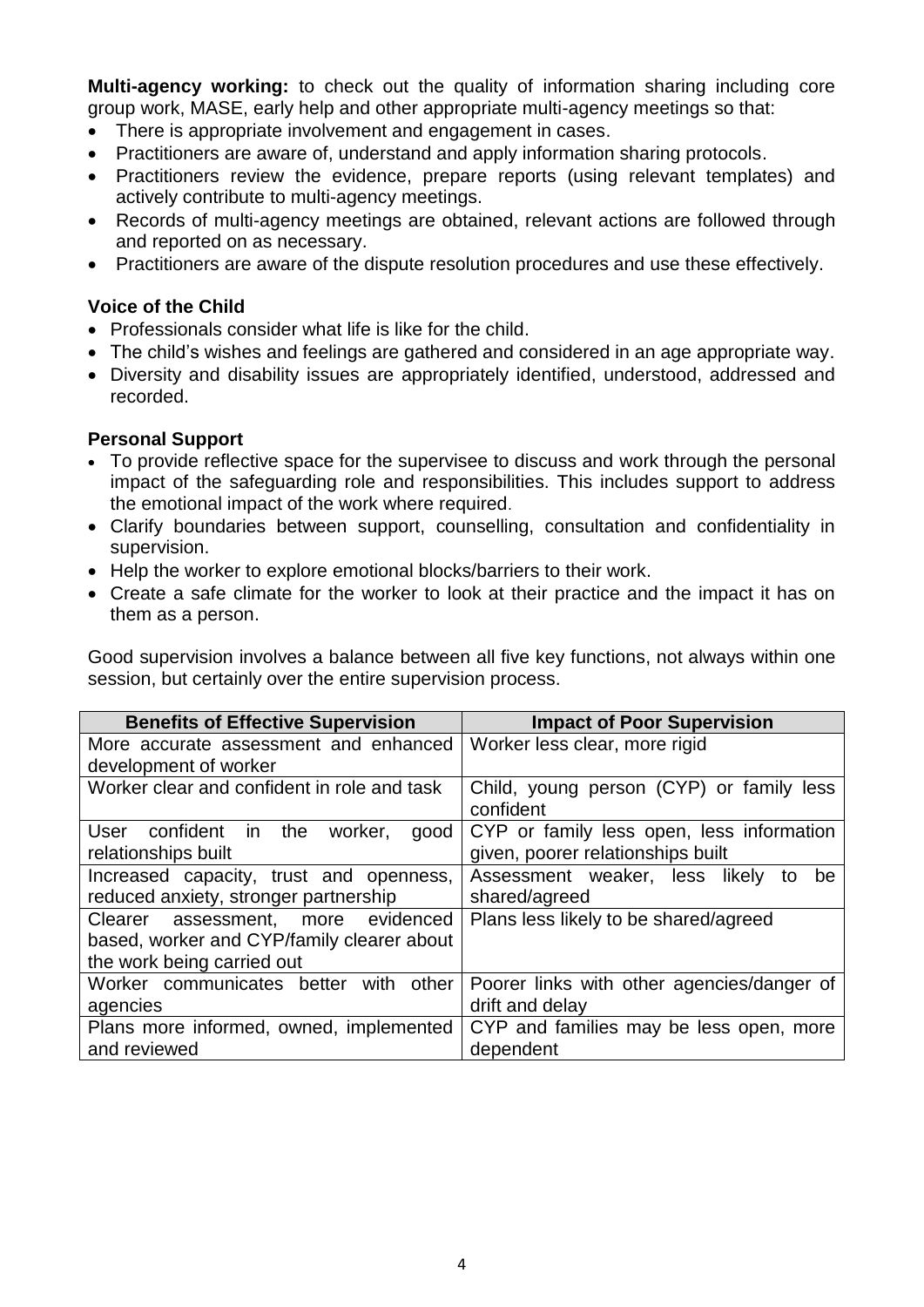# **Roles and Responsibilities**

The 'supervisor' is responsible for:

- Sharing the responsibility for making the supervisory relationship work.
- Ensuring confidentiality, subject to child and staff safety.
- Creating an effective, sensitive and supportive supervision.
- Providing suitable time and location.
- Agreeing timescales within which supervision takes place.
- Eliminating interruptions.
- Maintaining accurate and clear records.
- Recording supervision on the child protection file.
- Ensuring the school's professional standards are met.
- Ensuring that where a change in line management occurs, a handover process is arranged between all parties concerned.
- Ensuring that issues relating to diversity are addressed constructively and positively and provide an opportunity for staff to raise issues about their experience and diversity.

The 'supervisee' is responsible for:

- Sharing the responsibility for making the supervisory relationship work.
- Attending regularly, on time and participating actively; being open and honest, raising concerns and seeking support where needed.
- Accepting the mandate to be supervised, and being accountable for any actions.
- Preparing appropriately for supervision sessions.
- Ensuring the recording of supervision is reflective of the particular meeting.
- Actively participating in an effective sensitive and supportive supervision.
- Aiming to meet the school's professional standards.

| Staff involved in child protection<br>casework, and early help casework,<br>who might need safeguarding<br>supervision | Who might provide safeguarding supervision                       |  |  |
|------------------------------------------------------------------------------------------------------------------------|------------------------------------------------------------------|--|--|
| Designated Safeguarding Lead (DSL)                                                                                     | Headteacher (or another headteacher), Deputy                     |  |  |
|                                                                                                                        | DSL, DSL from another school within the MAT                      |  |  |
| Designated Safeguarding Lead<br>Deputy                                                                                 | DSL, Headteacher                                                 |  |  |
| (DDSL)                                                                                                                 |                                                                  |  |  |
| <b>Year Heads</b>                                                                                                      | DSL, DDSL, Headteacher                                           |  |  |
| <b>Pastoral Leads</b>                                                                                                  | DSL, DDSL, Headteacher                                           |  |  |
| <b>SENCO/LAC Co-ordinator</b>                                                                                          | DSL, DDSL, Headteacher                                           |  |  |
| <b>Class teachers</b>                                                                                                  | DSL, DDSL, Year Heads, Pastoral Leads                            |  |  |
| <b>Teaching Assistants</b>                                                                                             | DSL, DDSL, Year Heads, Pastoral Leads                            |  |  |
| <b>Child and Family Support Workers</b>                                                                                | DSL, DDSL, Pastoral Leads, Line Manager                          |  |  |
| Other specialist support workers                                                                                       | DSL.<br>Pastoral<br>Leads, Line<br>Manager,<br>professional body |  |  |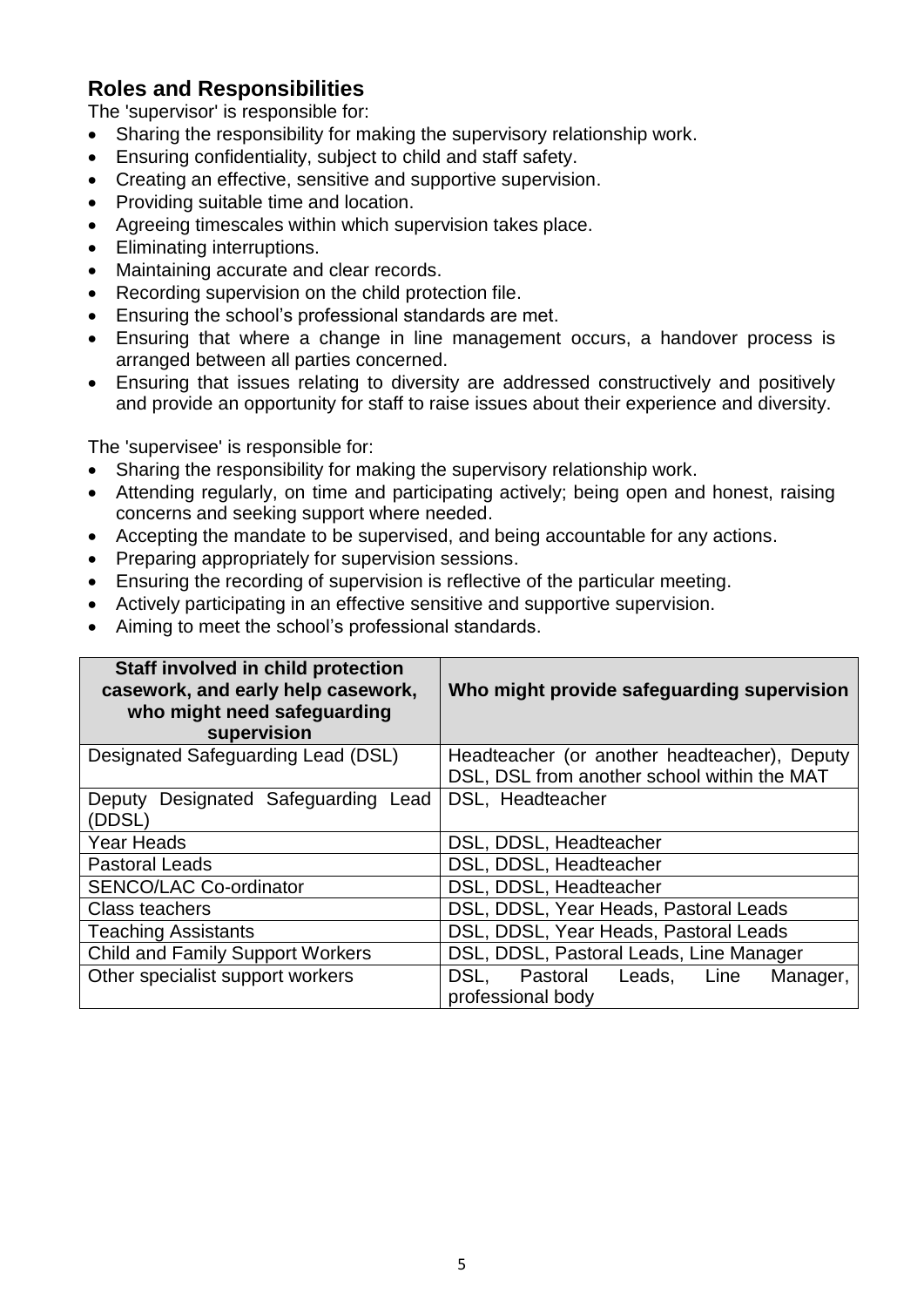# **Supervision Methods**

Supervision should be undertaken with designated staff responsible for or working with identified vulnerable children and/or their families. It should include all staff working with children who are subject to a child protection or child in need plan, children with social care involvement, children looked after (LAC) and children subject to early help support through case work and/or and early help assessment at thresholds 1, 2 or 3.

This policy is concerned primarily with one to one supervision that takes place in private at a pre-arranged time with an agreed agenda and preparation on behalf of both parties. All staff within the organisation that have responsibility for safeguarding children (as identified in the grid on the previous page) will have access to this method of supervision. Supervision in the school may be offered both internally and/or externally

**Internal supervision:** Ideally safeguarding supervision should always be carried out by the named Designated Safeguarding Lead for child protection (DSL) in the school, but in larger schools this may need to be delegated to other key staff with safeguarding responsibilities, such as Year Heads or Pastoral Leaders. Supervision for the DSL should be carried out by the Headteacher, or where the DSL is the Headteacher, another Headteacher (perhaps through a reciprocal arrangement). In the case of multi-academy trusts (MATs), arrangements should be put in place across the MAT drawing on all the expertise available.

**External supervision:** This will be peer to peer supervision from a professional in another school, structure or other agreed supportive structure. The headteacher should maintain oversight of any external arrangement, ensuring robust processes and be in a position to report on the effectiveness of the process to their governing body (whilst maintaining confidentiality on pupil names and that of their families). Supervision records should in this case be shared with the headteacher who commissions the arrangement, in order to maintain oversight and ensure actions are followed through.

It is recognised, however, that supervision is an on-going process that takes place in other ways. The two other main methods are outlined below. They have a place but should not replace planned, formal, recorded, one to one sessions.

**Group safeguarding supervision:** In some cases it may be necessary to conduct a group safeguarding supervision. This is a session where there may be several staff involved in direct child protection/safeguarding work with a specific child/ family. There are many benefits to be gained from group supervision including problem solving, peer group learning and giving and receiving strong feedback within a supportive setting.

In group supervision the roles and responsibilities of the supervisor and supervisees should be the same with the added principles:

- The group should clarify and agree the boundaries of confidentiality
- The records should reflect that this was a group supervision.

**Unplanned or "ad-hoc" supervision:** The pace of work and change and the frequency of supervision means that staff often have to 'check something out' with a supervisor, obtain a decision or gain permission to do something in between formal supervision sessions. In addition, staff who work in schools where there are a lot of child protection concerns, will be working closely with their supervisor and often communicating daily about thresholds, decision making, disagreements between agencies etc.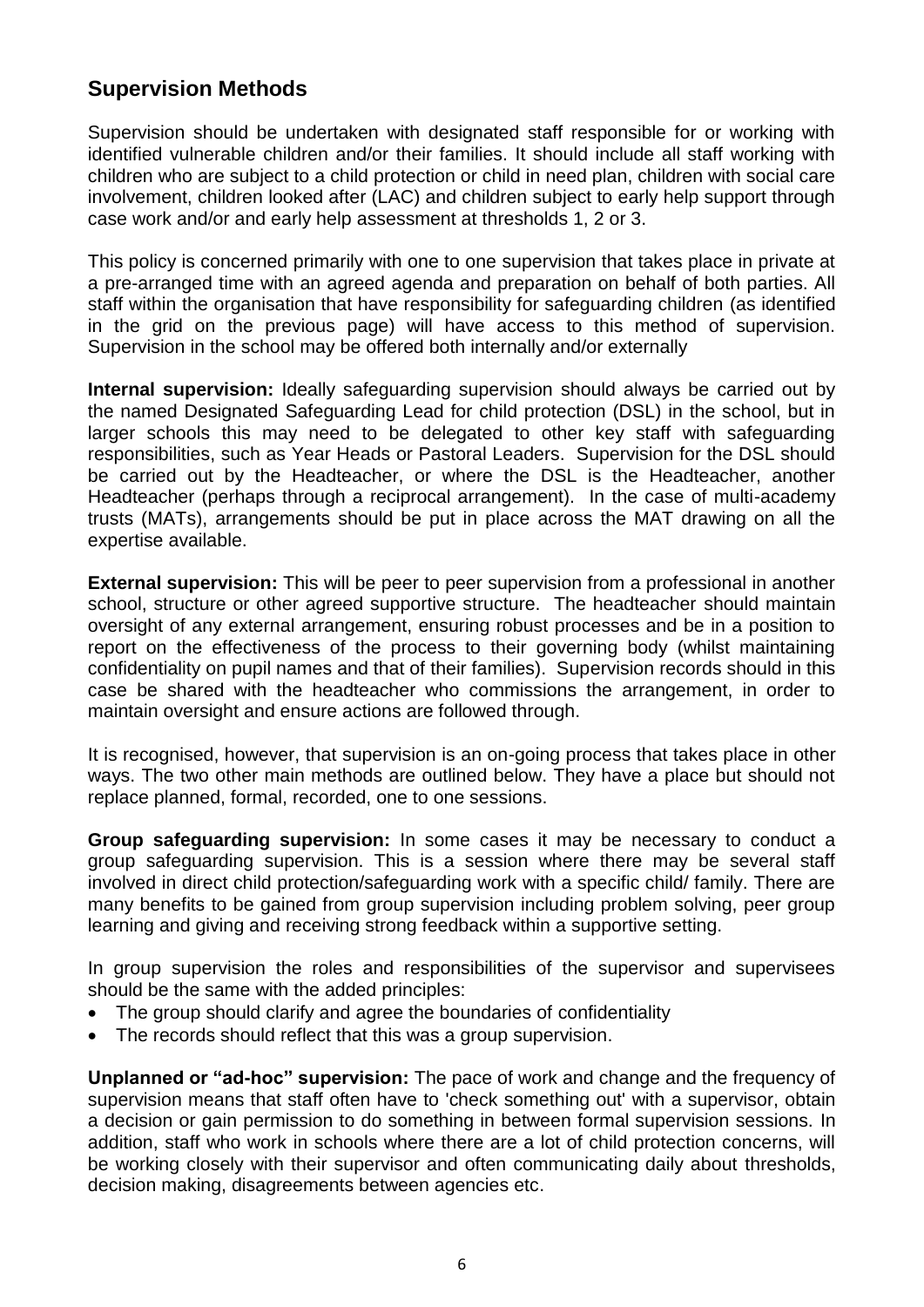This form of supervision is a normal and acceptable part of the staff/supervisor relationship. However the following points should be borne in mind when considering unplanned or ad-hoc supervision:

- Any decisions made with regard to a child or family should be clearly recorded on the child's records as appropriate (see pro-forma 'Supervision Recording – Individual CYP/Family Record').
- Where supervisees and supervisors work closely together this does not negate the need for private one to one time together on a regular basis. The focus of these sessions is wholly on the individual, their development, performance and any issues arising from their work that do not arise on a day-to-day basis.

# **Frequency of Safeguarding Supervision**

The frequency of supervision will be dependent on the role the supervisee plays within the organisation, their skills, experiences, team requirements and Government guidelines. The expectation in schools is that all those who require supervision will have this **at least once a term**.

The supervisor and supervisee should agree on the duration and frequency of supervision taking into account individual experience and the complexity of individual cases. It will be appropriate to arrange for more frequent supervision for staff who are newly qualified or in their probationary period but also if there are specific circumstances such as personal difficulties or relationships, performance issues or levels of stress. Further support for staff could include:

- Stress Risk Assessment undertaken by the line manager.
- Access to the Employee Assistance Programme CIC 0800 085 1376, [assist@cic-eap.co.uk,](mailto:assist@cic-eap.co.uk) well-online.co.uk - username: sbclogin Password: wellbeing.
- Referral to Occupational Health for one-to-one counselling.

In the event of a violent incident the violence and aggression at work policy and risk assessment should be followed.

<http://intranet/Coredocs/Healthandsafety/PoliciesGuidance.aspx>

**Supervision Agreement:** A sample supervision contracts is provided in Appendix A. By the end of the *THIRD* session it is expected that a supervision contract has been discussed by both parties, signed and copied to the file.

**Preparing for supervision:** Both parties should prepare themselves for the meeting including:

- Review previous notes and agreed actions on-going between sessions.
- Hold any preparatory discussions if needed, to ensure the meeting has maximum impact.
- Alert each other if there are new big agenda items.

**Supervision Agenda:** Each person in supervision will have their own style and approach, the following agenda is provided as a checklist to ensure that all core items are covered.

- Welcome and informal opener.
- Setting agenda both parties to input.
- General offload and information sharing.
- Review notes and agreed actions from previous meeting.
- Specific case load issues discussed.
- Check core group meetings etc. attended, minutes received. Any drift and delay? Has this been acted upon? Step down arrangements in place and being monitored?
- Problem solving and finding solutions.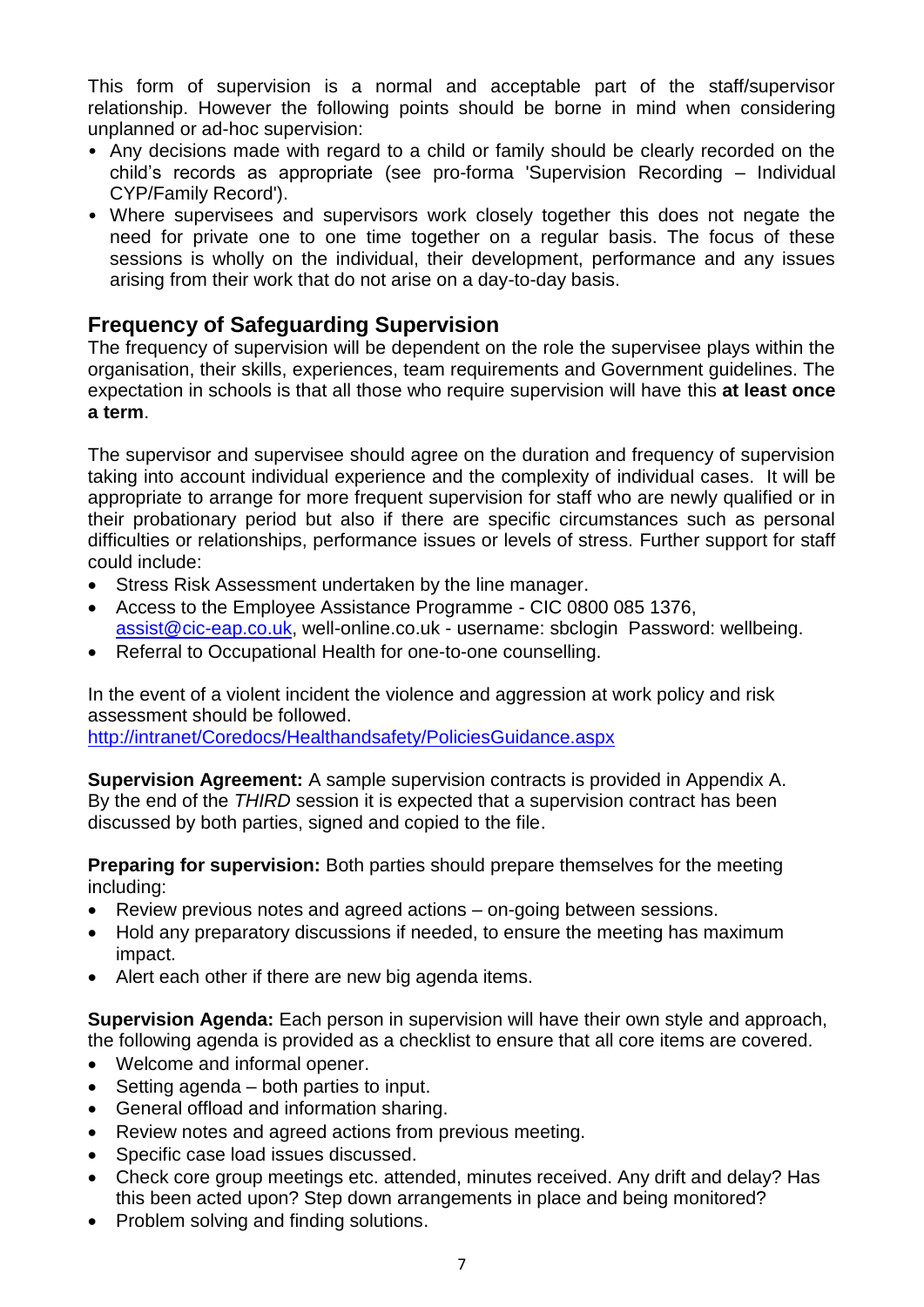- Recognise and celebrate achievement.
- Job related resource and support needs.
- AOB.

**Location/environment:** Creating the right environment is an important element but we must accept that this is not always possible within school/college; however we should strive to:

- Have a quiet private space to allow for open discussion.
- Ensure a relaxed atmosphere possibly with refreshments.
- Try to avoid telephone interruptions.
- Prioritise this time and avoid interruptions.
- Make sure you keep to agreed starting and stopping times.
- Consider the time of day supervision is scheduled.

#### **The problem solving cycle**

The following model is included to provide a method to ensure reflection and analysis on cases. Often the stages of reflection and analysis are not included and the tendency is to jump directly from the experience to plans and action.

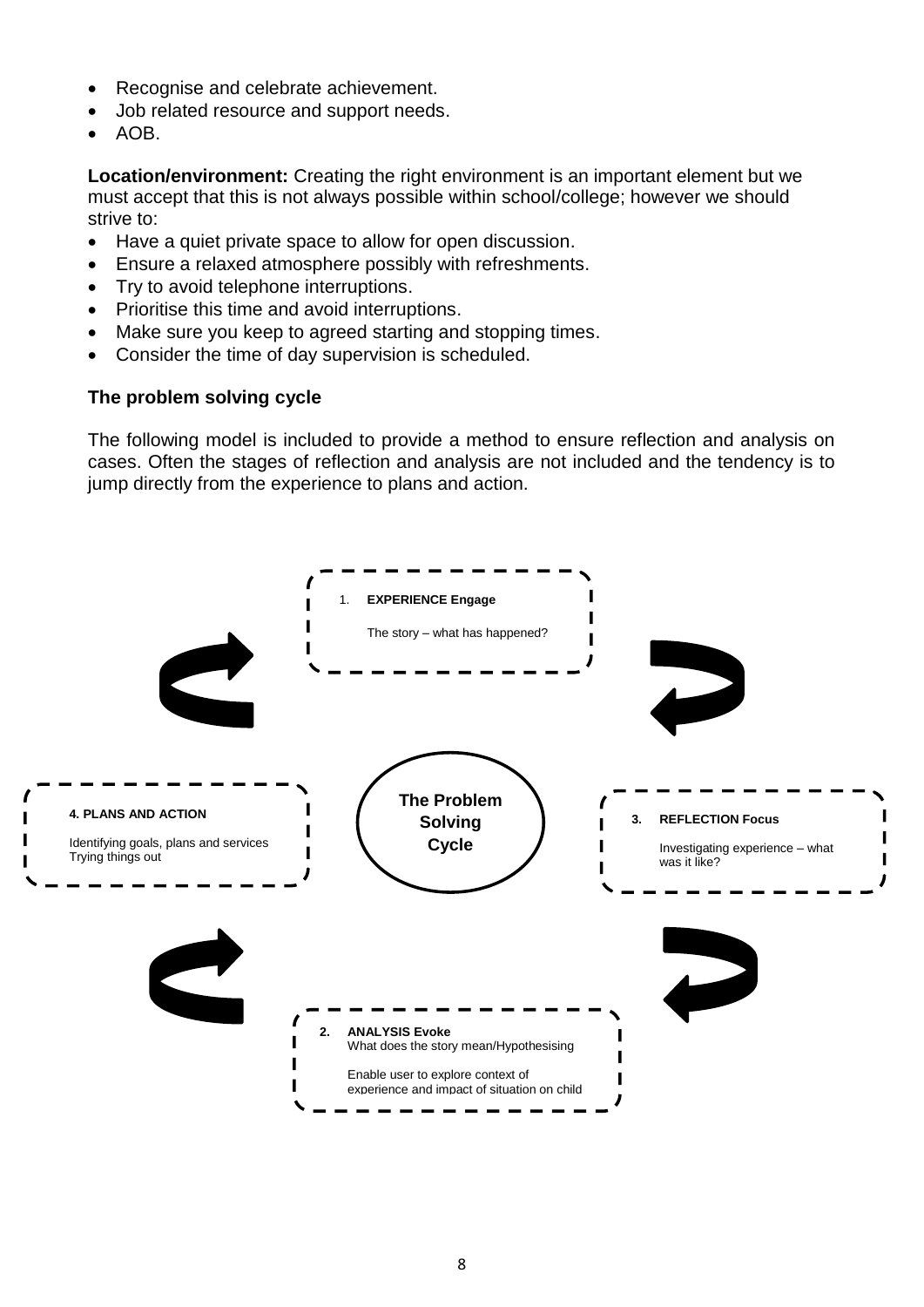# **Recording**

Recording should follow the principle that:-

- All supervision sessions must be recorded by the supervisor.
- Records of supervision should be signed and dated by supervisor and supervisee. All records of supervision are confidential and should be stored securely by the supervisor. They will be subject to inspection and audit.
- Records should ensure management decisions of individual cases through supervision are recorded in the individual child's CP file and referenced on the child's individual chronology.

# **Training**

All managers who provide supervision should be appropriately trained in order that they can recognise and assess any safeguarding issues. Practitioners should be provided with support and/or training in order to ensure that supervision is effective. In addition supervisors should receive regular supervisor supervision, either one-to-one or as a group.

#### **Quality Assurance**

Supervision files will be subject to inspection and audit.

Multi-agency case file audits undertaken by Local Safeguarding Children Board, will expect to see reference to supervision in individual children's CP files.

# **Entitlement**

It is important that safeguarding supervision is provided. If an individual is not receiving safeguarding supervision at the required frequency during the year they should:

- In the first instance supervisees should always discuss any complaints or dissatisfaction with their supervisor and endeavour to reach an agreement within the normal supervision process.
- If a solution is not agreed the supervisee should raise the issue with the supervisor's manager and continue to escalate within the organisation until resolved.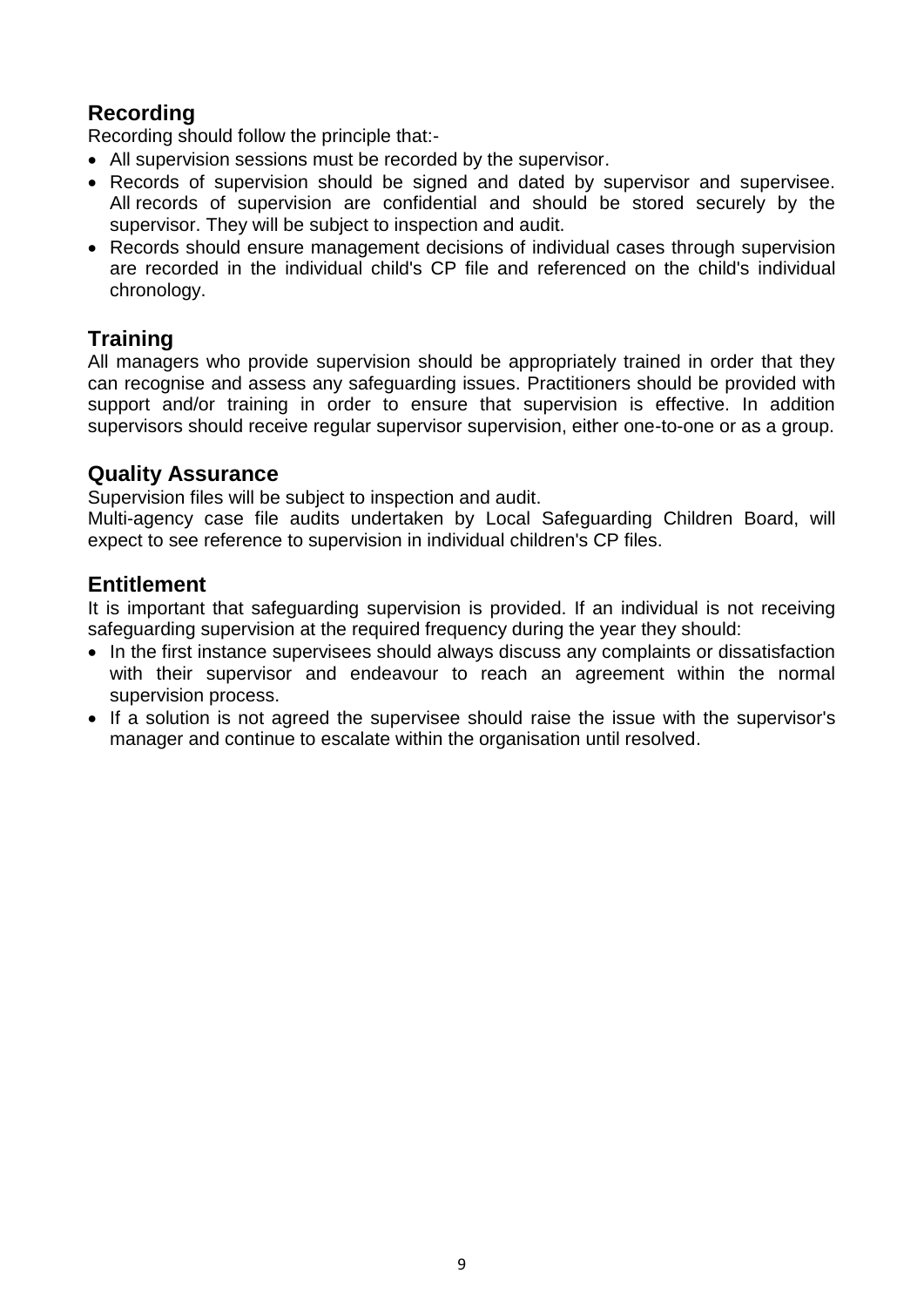#### **Appendix 1: Example of supervision contract**

#### **Sample Supervision Contract**

Frequency and length………………………………………………….

Creating the agenda…………………………………………………….

How will we plan for the supervision?

What I expect from supervision

If there are difficulties with supervision we will move forward by

| Records of the sessions will be kept         |
|----------------------------------------------|
| In practice, confidentiality will operate by |
|                                              |
|                                              |
|                                              |
|                                              |
|                                              |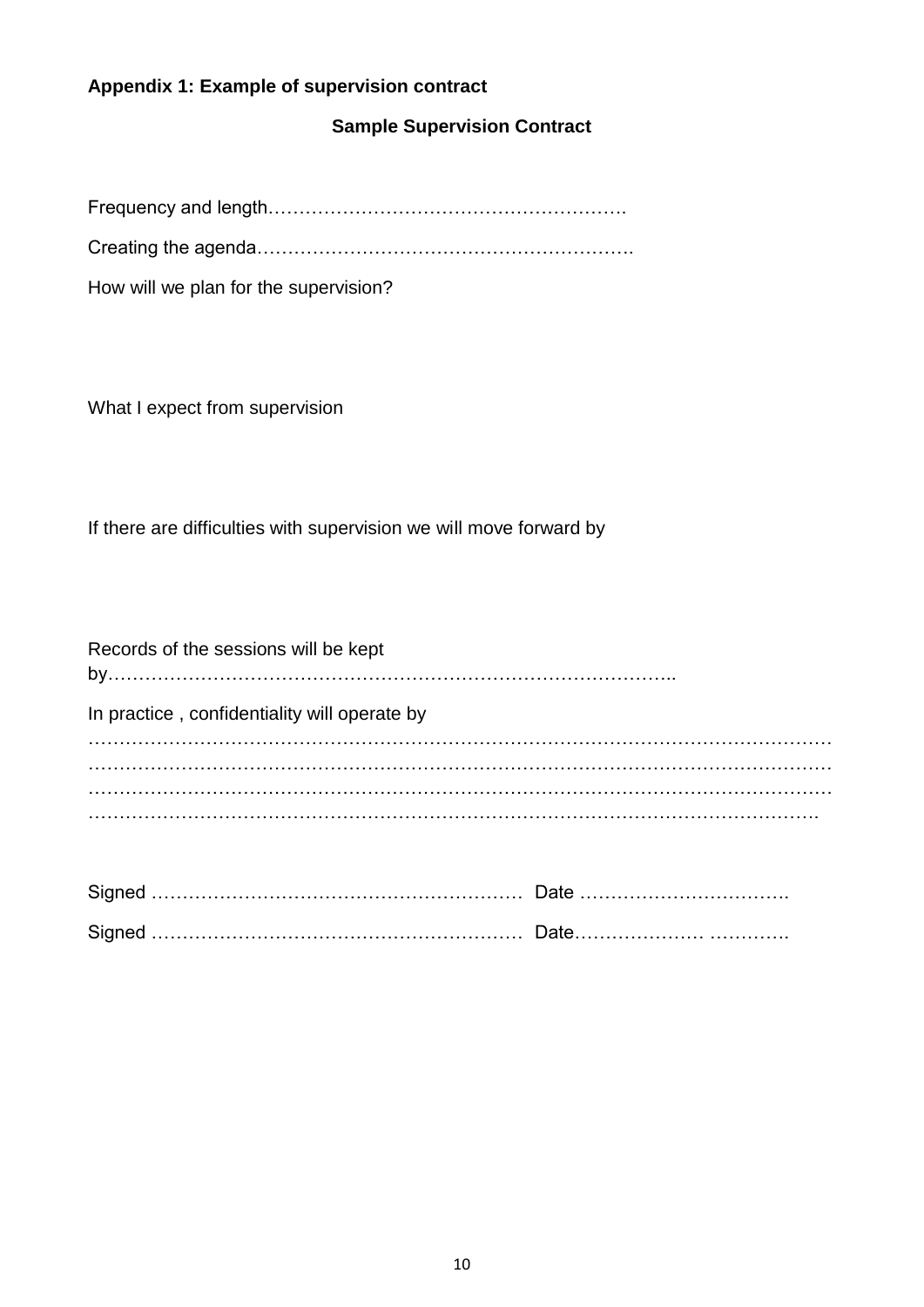#### **Appendix 2: Example of a supervision agreement**

#### **Sample Supervision Agreement**

This is an Agreement between ………………………………. and ……………… which outlines the agreement for the two-way supervision process.

- 1. Formal supervision will take place every … weeks for a maximum of 2 hours. The venue will normally be at ...................
- 2. Additional ad-hoc supervision will be available as and when required. Any decisions made during such supervision will be recorded on the child or provider's record.
- 3. Supervision dates will be mutually agreed in advance.

If supervision has to be cancelled for any reason, it is the responsibility of both parties to rearrange as soon as possible.

……………………… and …………………… will try and ensure that the supervision time is uninterrupted (barring emergencies) and that privacy can be maintained.

A joint agenda will be prepared at the start of each supervision session. Both parties are expected to prepare and bring relevant issues for discussion.

A record will be kept of supervision discussions. The record of the worker's personal supervision (i.e. worker specific and non-child-related discussions about Professional Development, Personal and Performance matters) will be stored electronically in the designated secure drive. The management supervision template will be used for this. Child-related discussions and decisions will be recorded separately using the prescribed template. This record will be uploaded onto the child's Framework record. The names of the children (but not the detail) will be noted on the personal supervision record.

Ordinarily, only the parties to the supervision record will have access to it. It is not, however, a confidential document and may be used in a different context e.g. for audit purposes or in legal and disciplinary proceedings.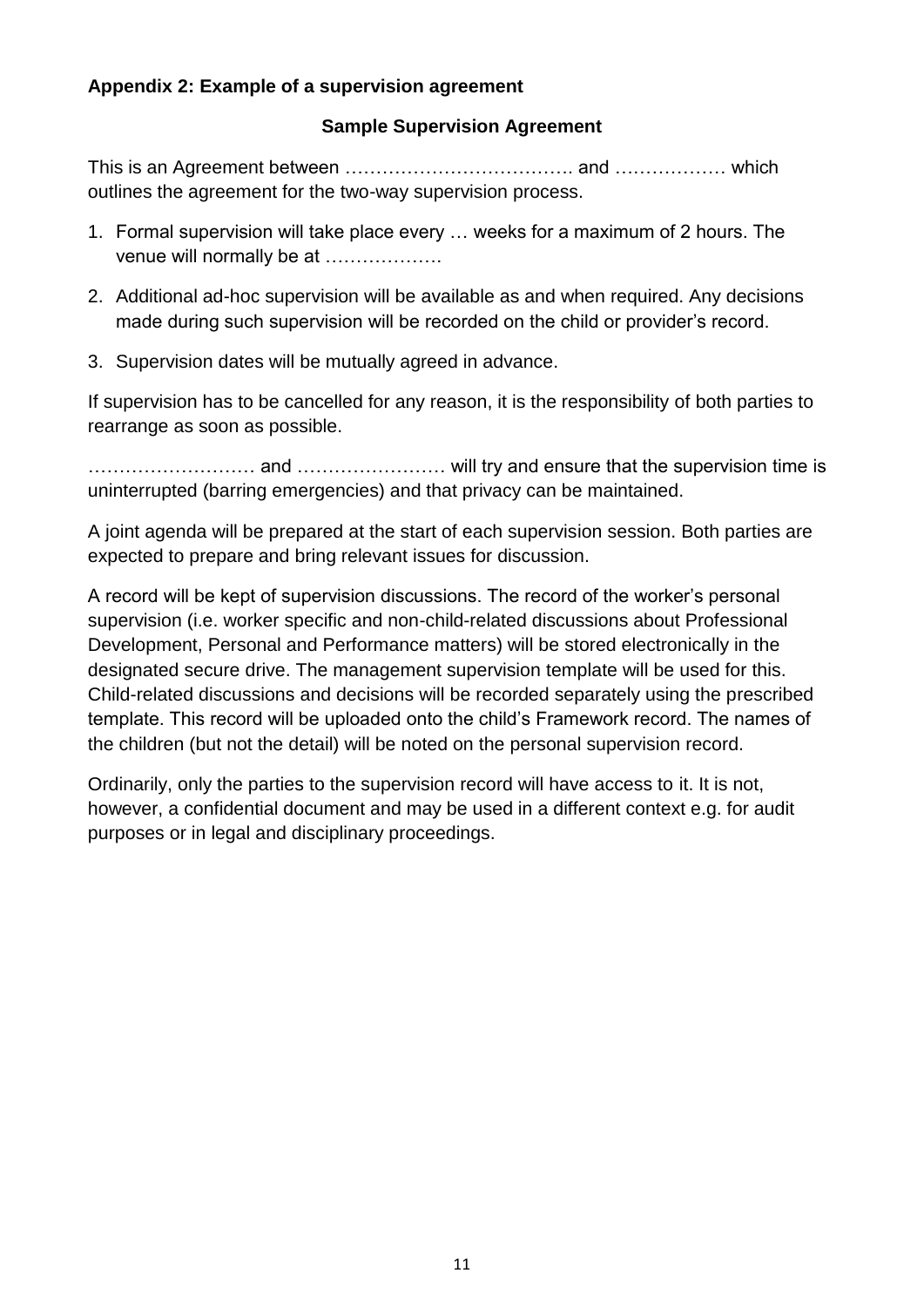Supervision is intended to fulfil a variety of purposes:

- 1. Workload monitoring and performance management.
- 2. Case discussion and decision-making where appropriate.
- 3. Discussion of equal opportunities and any issues relating to anti-oppressive practice.
- 4. Professional development and training.
- 5. Provision of two-way feedback on performance.
- 6. Staff Review and Development Managers.
- 7. Identification of problem areas where assistance/advice required.
- 8. Identification of support needs.
- 9. Sharing management information and statistics.

Discussion of team issues –staffing, sickness issues, individual performance, quality standards, workload, team dynamics, individual and team development. Making supervision work. What each will contribute?

| Date  Supervisor |  |
|------------------|--|
| Date  Supervisee |  |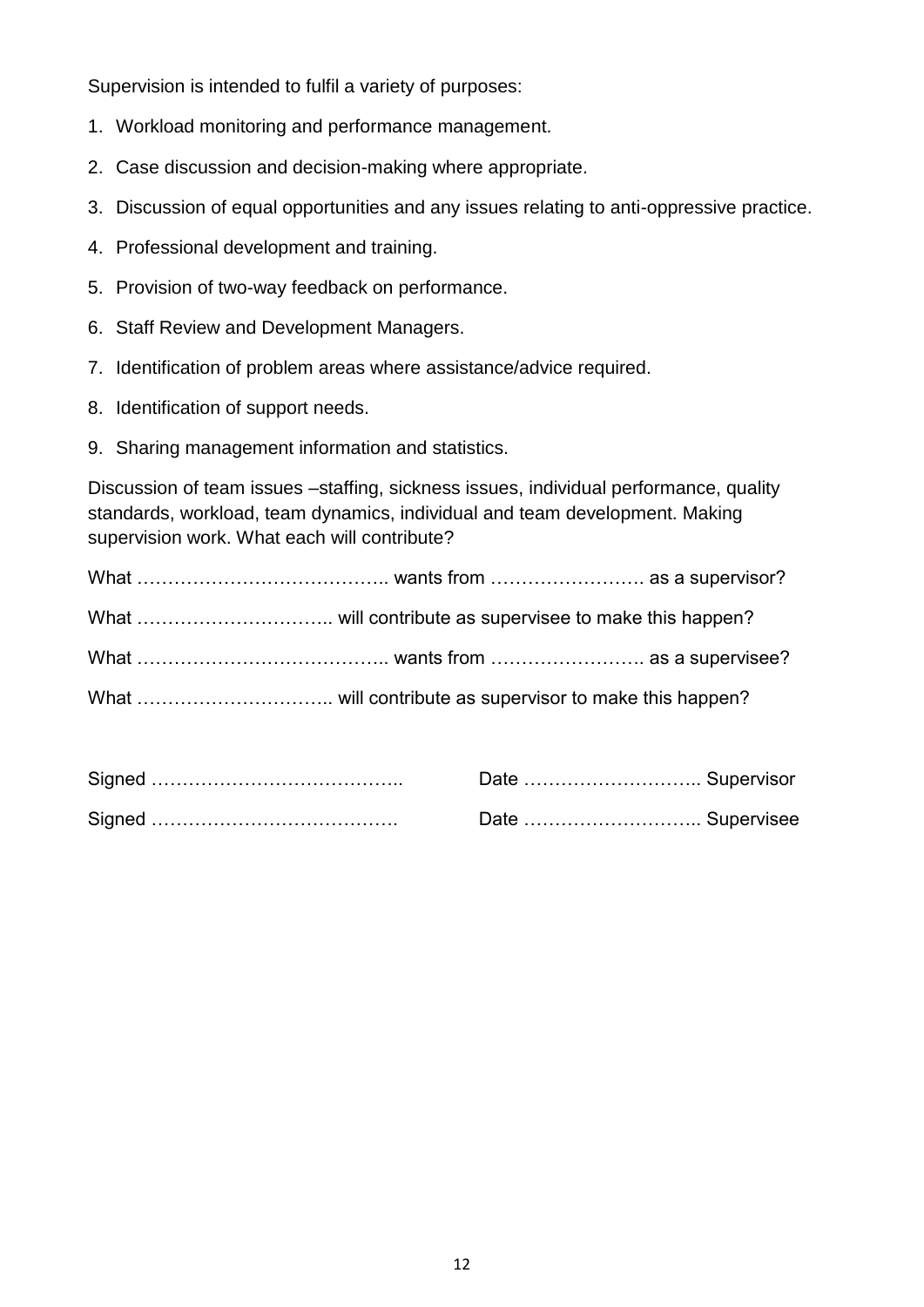# **……………………………………………………………………….. School Designated Safeguarding Lead Supervision Recording Individual CYP/Family Record**

### **Record of Case Supervision**

| Name of CYP/Family                                                                                                             |     |           |                |
|--------------------------------------------------------------------------------------------------------------------------------|-----|-----------|----------------|
| D.O.B. of CYP                                                                                                                  |     |           |                |
| <b>Supervision Date</b>                                                                                                        |     |           |                |
| Supervisee                                                                                                                     |     |           |                |
| Supervisor/Manager                                                                                                             |     |           |                |
| Concerns (include establishing<br>what the concerns are, and if the<br>case is not moving forward<br>('stuck') or drift/delay) |     |           |                |
| Actions agreed                                                                                                                 | Yes | <b>No</b> | Not applicable |
| Actions completed                                                                                                              | Yes | <b>No</b> | Not applicable |
| Concerns referred to supervisor's<br>manager?                                                                                  | Yes | <b>No</b> | Not applicable |
| This form stored in supervisee's<br>supervision file.                                                                          | Yes | <b>No</b> | Not applicable |
| Copy of form placed on child's<br>child protection record.                                                                     | Yes | <b>No</b> | Not applicable |
| Entry of supervision recorded on<br>chronology in pupil child<br>protection record                                             | Yes | <b>No</b> | Not applicable |

#### **Signature of Supervisor:**

…………………………………………………………………………………………………..

#### **Signature of Supervisee**:

……………………………………………………………………………………………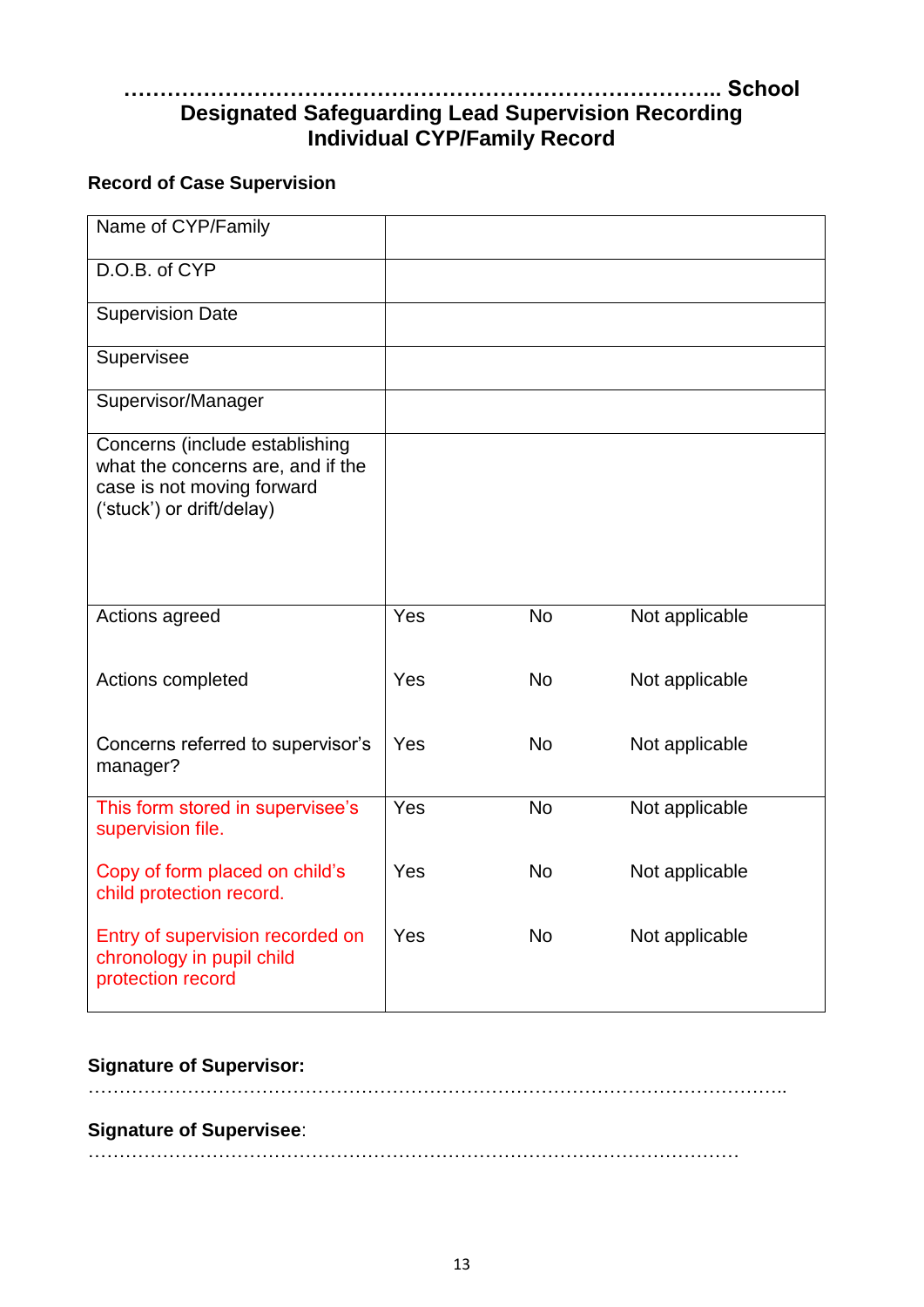# **Record of Safeguarding Supervision**

| Supervisee |  |
|------------|--|
| Supervisor |  |
| Date       |  |

#### **Agenda Items**

- 1. Review of agreed action points from last meeting/matters arising
- 2. Supervision Prompt Sheet
- 3. Discussion under 3 key functions
- 4. AOB and date of next meeting

|           | Review of previous supervision session                                           |  |
|-----------|----------------------------------------------------------------------------------|--|
|           | <b>Progress on actions</b>                                                       |  |
|           | <b>Notes of discussion</b>                                                       |  |
|           | Management e.g.                                                                  |  |
|           | Reviewing performance in relation to                                             |  |
|           | safeguarding practice                                                            |  |
| $\bullet$ | Application of safeguarding policies and                                         |  |
|           | procedures                                                                       |  |
| $\bullet$ | Safeguarding roles and responsibilities                                          |  |
| $\bullet$ | Development and monitoring of action                                             |  |
|           | plans                                                                            |  |
|           | Monitoring safeguarding workload                                                 |  |
|           | Professional Development e.g.                                                    |  |
| $\bullet$ | Identifying preferred learning style and                                         |  |
|           | barriers to learning                                                             |  |
| $\bullet$ | Assessing development needs and                                                  |  |
|           | identifying learning opportunities                                               |  |
| $\bullet$ | Giving and receiving constructive                                                |  |
|           | feedback on performance                                                          |  |
| $\bullet$ | Reflecting on learning opportunities<br>undertaken and applying that learning to |  |
|           | the workplace                                                                    |  |
|           | Support e.g.                                                                     |  |
|           | Enabling and empowering expression of                                            |  |
|           | feelings in relation to the work role                                            |  |
| $\bullet$ | Discussion of personal issues impacting                                          |  |
|           | on performance at work                                                           |  |
|           | Health and safety                                                                |  |
|           |                                                                                  |  |
|           |                                                                                  |  |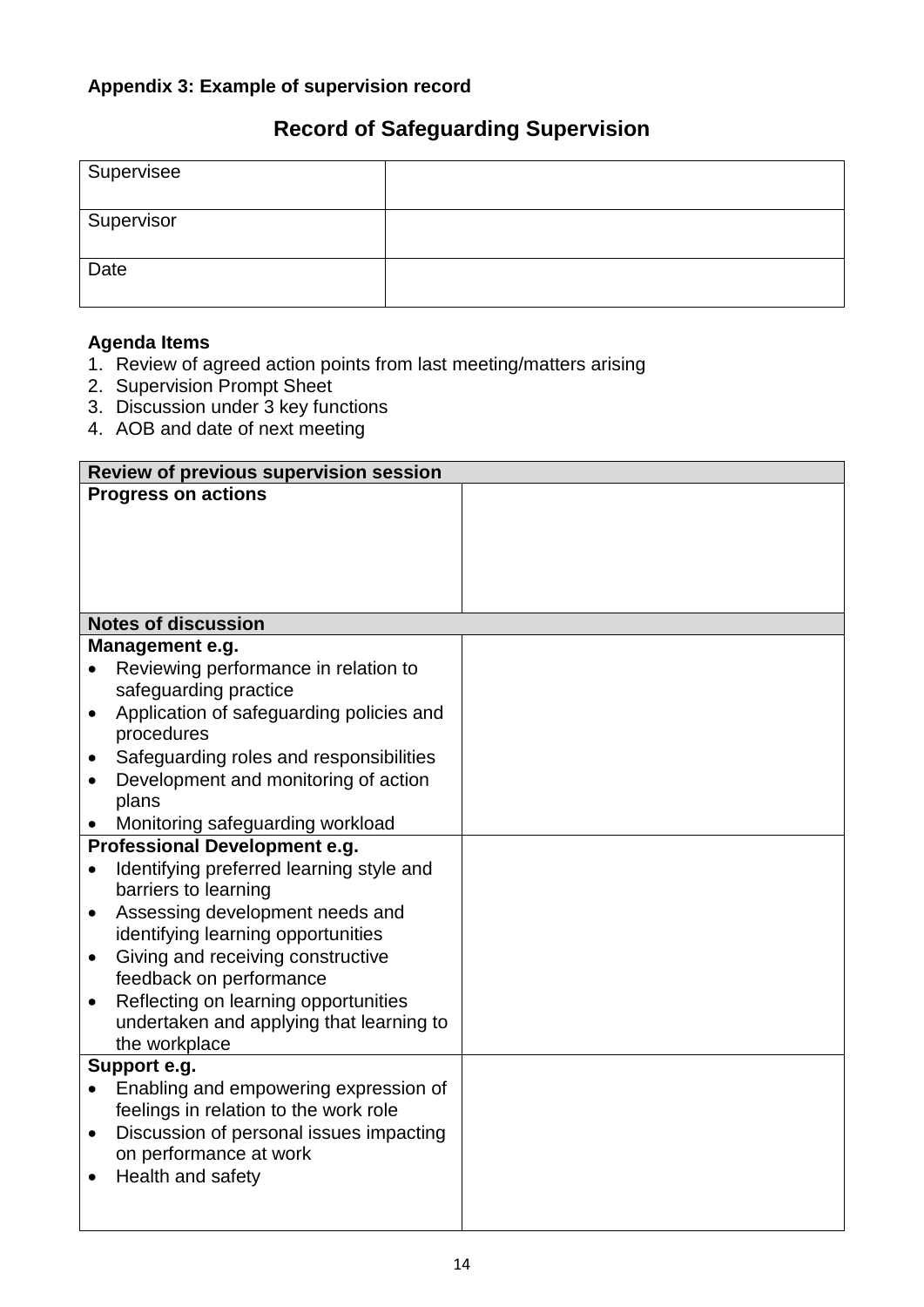| Names of individual children discussed<br>The details of a discussion of an<br>individual child should be recorded in<br>the child's individual record |                       |         |         |  |
|--------------------------------------------------------------------------------------------------------------------------------------------------------|-----------------------|---------|---------|--|
| <b>Actions agreed</b>                                                                                                                                  |                       |         |         |  |
| <b>Management</b>                                                                                                                                      | <b>Agreed Actions</b> | By whom | By when |  |
| <b>Professional</b><br><b>Development</b>                                                                                                              | <b>Agreed Actions</b> | By whom | By when |  |
| <b>Support</b>                                                                                                                                         | <b>Agreed Actions</b> | By whom | By when |  |

Supervisee's signature ………………………………………………………..

Supervisor's signature …………………………………………………………

Date of Next Meeting …………………………………………………………..